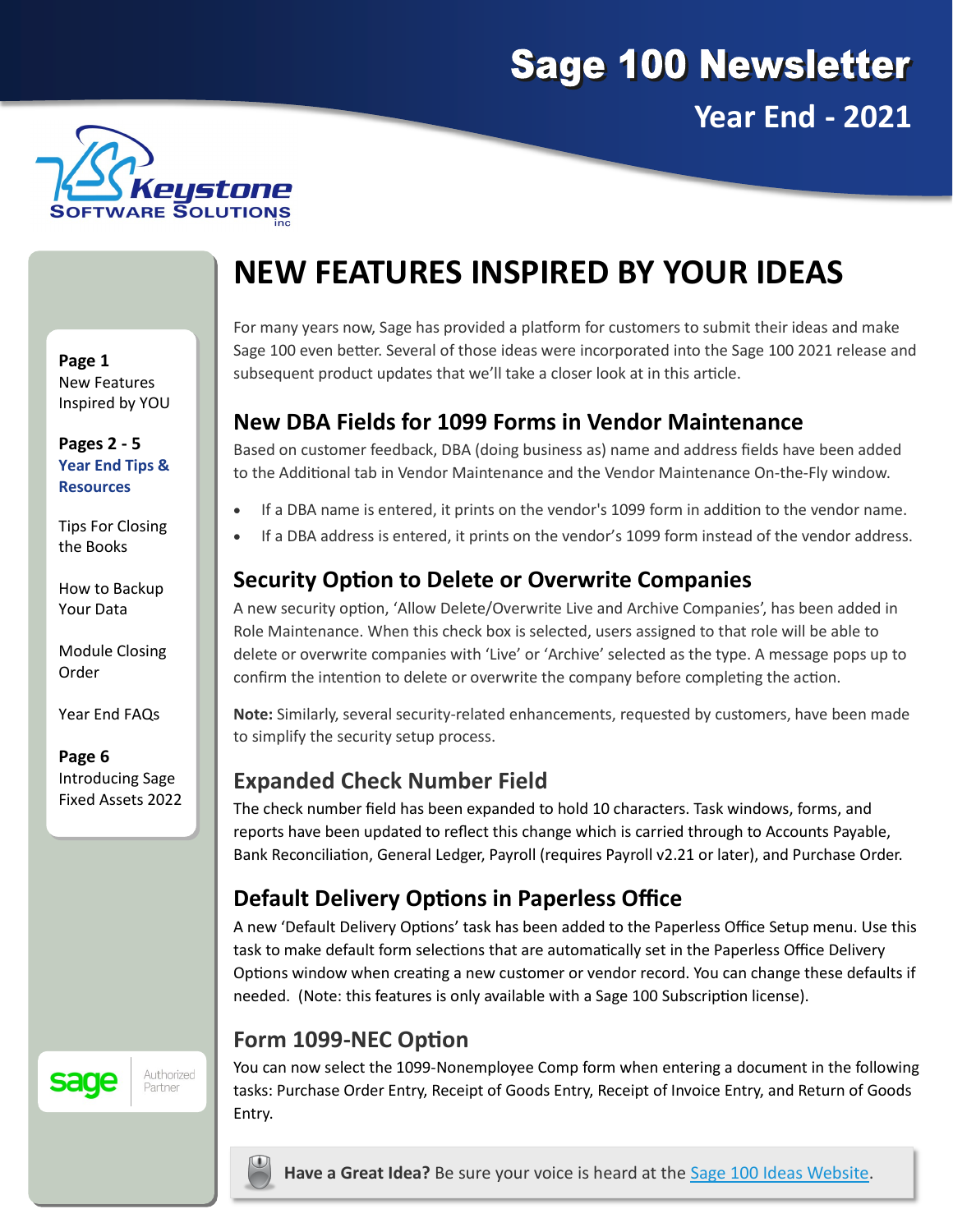# <span id="page-1-0"></span>**4 THINGS TO NOTE BEFORE CLOSING THE BOOKS**

At a high level, here are 4 things to consider as you begin closing the books on 2020 and start fresh in the new year.

#### **1. Backup Your Data**

Executing a complete [backup of your database](https://support.na.sage.com/selfservice/viewContent.do;jsessionid=55388B45719F45B498E2EA2AB9AC91DB.worker1g?externalId=20262&sliceId=1) is one of the most important things you can do before starting any closing process. You should also **test the backup** to ensure it was performed successfully and the data is readable.

If you make a mistake, the only way to "reverse" year end processing is to restore data from a backup.

### **2. Follow the Module Closing Order**

A year end process in one module often writes data to another related module. Therefore, closing modules in the proper sequence is important in order to avoid unexpected results or damage to your data.

For more detail and guidance, refer to the **[Module Closing](#page-2-0)  [article on page 3](#page-2-0)** of this newsletter.

### **3. Follow the Module Closing Checklists**

Step-by-step checklists are available for most modules. These checklists provide guidance on the sequence of detailed tasks and procedures that should be performed within each module.

Detailed checklists for each module can be accessed right from within the **Sage 100 Help system**.

#### **4. Preview The Process**

A video is posted on the Sage Customer Support and Training channel on YouTube that walks you through an overview of period and year-end processes. It provides a nice refresher before starting your live closing process.

Watch the Year-[End Processing Video](https://www.youtube.com/watch?v=i4AaznA1T6k)

# **CREATING A COPY COMPANY FOR ARCHIVE / BACKUP**

At year end, it's useful to create an archive company using the **Copy Company** feature. This provides a readily accessible copy (and backup) of the current year's data even after you perform year end processing in your live company.

To make a copy company, go to: **Library Master > Main Menu > Company Maintenance** 

- 1. Create a new **company code** and **company name** (description) that's easy to identify and distinguish from the live/active company that you're copying.
- 2. Click the **Copy** button and enter the Company Code of your current year live (or "Source") company.
- 3. **Select the modules** from the **source** company you want copied over to your archive company. For a complete archive/backup, you'll want to copy all modules. Click **Proceed**. Once the process is finished, click **Accept**.

**Note:** For good measure, you might run a trial balance in each module and do a quick spot check to make sure all the data that came over is balanced and accurate.

#### **Video: How to Back Up Data**

Head over to YouTube to [watch a recorded demonstration](https://youtu.be/f_lefv3yrv4) of the Copy Company process in action.



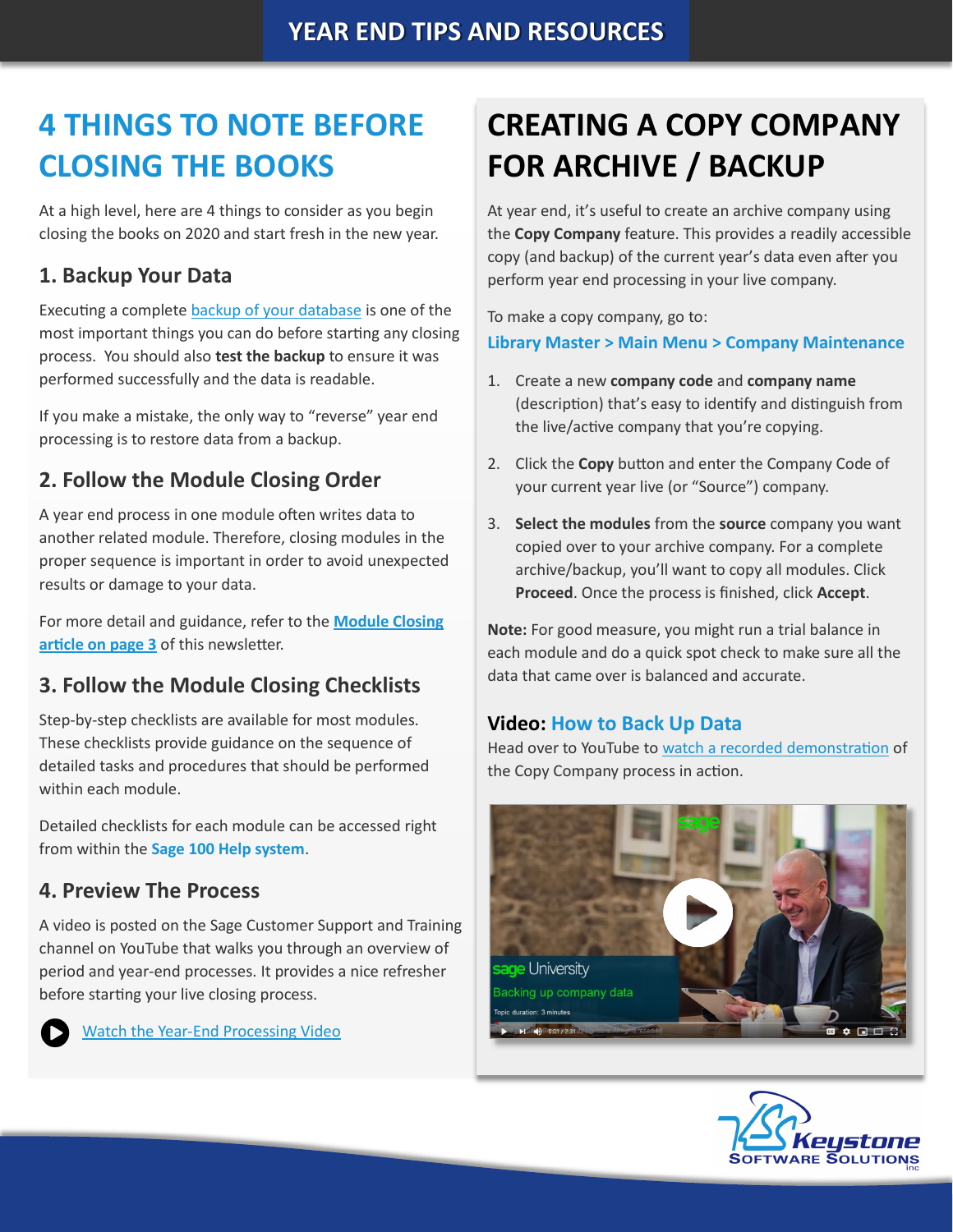# <span id="page-2-0"></span>**MODULE CLOSING**

## Keeping Things In Order

A year end process in one module often writes data to another module. Therefore, the sequence in which you close your Sage 100 modules is important in order to avoid the risk of damaging your data.

**Important:** Remember to **back up your data** before starting module closing procedures. Refer to the article on **[page 2](#page-1-0)** of this newsletter for guidance.

- **1.** Bill of Materials**\***
- **2.** Work Order**\***
- **3.** Bar Code
- **4.** Purchase Order
- **5.** Sales Order
- **6.** Inventory Management
- **7.** Material Requirements Planning (MRP)**\***
- **8.** Timecard
- **9.** Payroll *(Quarter-end processing)*
- **10.** Accounts Receivable
- **11.** Accounts Payable
- **12.** Job Cost
- **13.** Bank Reconciliation
- **14.** General Ledger

**\*Note:** While there is no formal closing procedure in the Bill of Materials, Work Order, or MRP modules, all transactions in those modules should be posted before starting any closing procedures in the modules that follow them (i.e. Post transactions in Work Order before closing Purchase Order, Sales Order, and Inventory).

Remember, this is just a general guideline. If you own modules that aren't listed above or you run any third party add-on products, please contact us to discuss specific closing procedures for your company.

#### [Get The Full Details](https://support.na.sage.com/selfservice/viewContent.do?externalId=19506&sliceId=1)

# **YEAR END PROCESSING**

## 4 Tips for Success

Here are just a few tips to keep in mind as you begin year end processing in Sage 100.

- **1. General Ledger Closing** While it's a good idea to close modules in a timely fashion, the General Ledger can remain open for as long as you need while awaiting final processing (or audit adjustments) in other modules. A GL that's still open for 2021 will **NOT** prevent you from entering transactions for the new year.
- 2. **Payroll Planning** Even if your company is on a fiscal year, you may need to close out payroll at the end of the calendar year - particularly if you're running an older version of Sage 100 Payroll.

**NOTE:** This does *NOT* apply to the *newer* Payroll 2.0 module which allows two calendar years to be open so you don't have to run year-end tax reports and W-2's before processing payroll for 2022 (as was required with the old payroll module).

**3. Check Your Version Number** - Closing procedures can vary depending on which version of Sage 100 you're running. Here are steps to identify both your version number and service pack:

#### Select **Help** > **About** Sage 100

4. **Master Console** - Once you're ready to close, you need to make sure all users are out of the system. That's where the Master Console comes in handy. This utility provides a snapshot of all users currently logged into Sage 100, the workstation being used, what programs/ tasks they're using, and more. You can also broadcast a message to all users or even shut them down remotely.

To launch the Master Console: Select **File > Master Console**

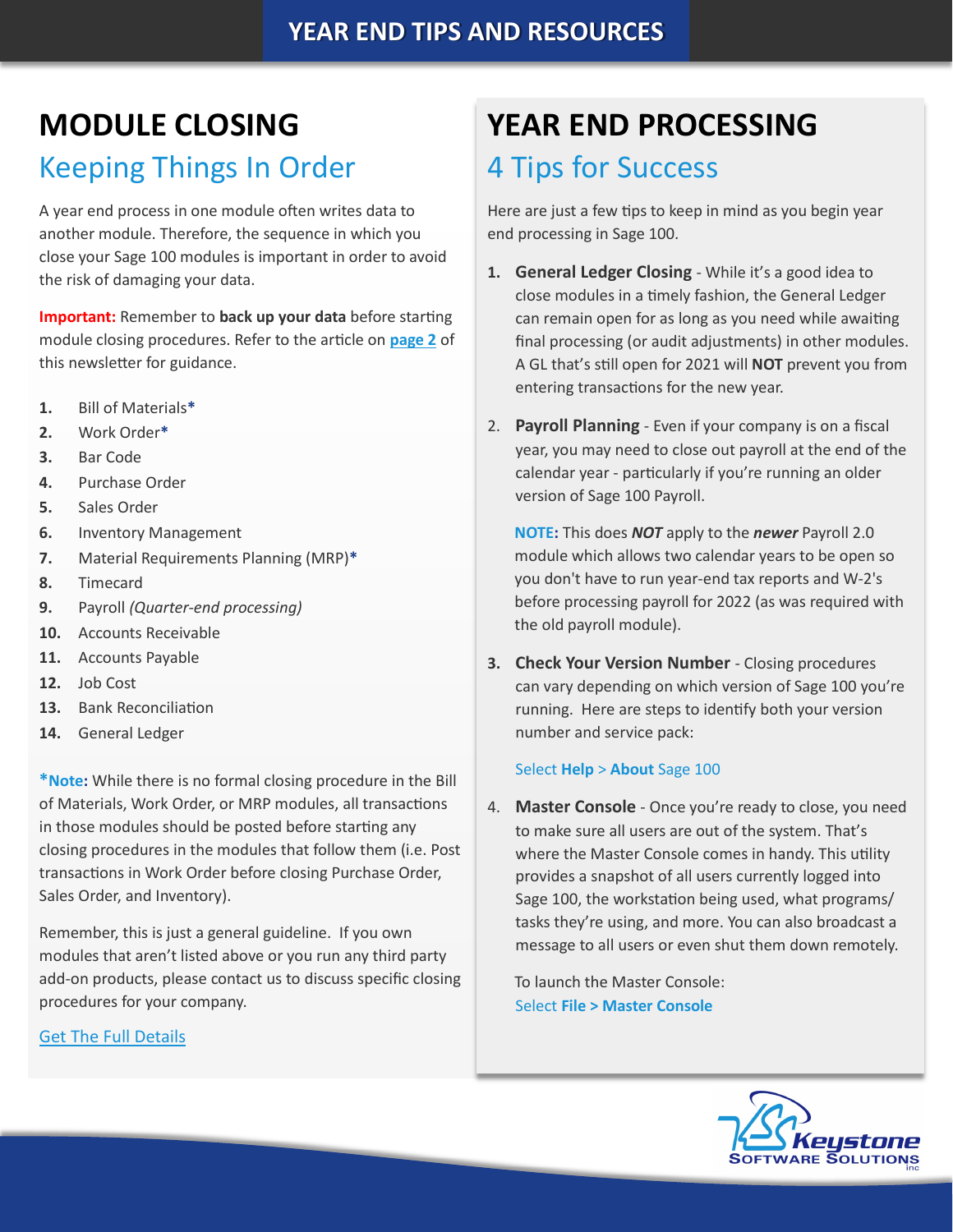# **YEAR END FAQ'S**

### For General Ledger & Reporting

Here are answers to a handful of the most Frequently-Asked Questions (FAQs) regarding General Ledger and Reporting when it comes to year end processing.

#### **Can I print financial statements for the NEXT fiscal year PRIOR to performing year end processing?**

**YES.** In the Fiscal Year field within the applicable report window, simply select the fiscal year to print.

**DO NOT** manually change the fiscal year in General Ledger Options in order to print financial statements for the next fiscal year.

#### **After year end processing, can I delete accounts that will no longer be used in the new fiscal year and still run comparison statements?**

Information about prior fiscal years is stored by account number. These account numbers must be retained for as long as you require comparisons.

Instead of deleting, you can set the status of an account to **Inactive** which prevents future postings but still retains the account number for comparisons. On the **Main Tab** in **Account Maintenance**, select Inactive in the Status field and click Accept.

#### **Can I open a closed fiscal year to make General Ledger postings/adjustments?**

**YES.** If you retained detail history for a prior fiscal year by entering the *'Years to Retain General Ledger History'* field in GL Options, you can reopen and post to a closed fiscal year.

#### **TO POST TO A CLOSED FISCAL YEAR:**

- 1. Select General Ledger Setup menu > GL Options
- 2. On the Main tab, in the Current Fiscal Year field, select the past fiscal year to reopen
- 3. In the Current Period field, select the accounting period to post to and click Accept
- 4. In General Journal Entry or Transaction Journal Entry, enter the transaction to the reopened fiscal year and period and update the journal entry.
- 5. Reprint year end reports when you're finished
- 6. Go back to General Ledger Options Main tab and select the current year in the Current Fiscal Year field, and the current period in the Current Period field. Click Accept.

You've just re-opened the closed fiscal year, posted a journal entry, and reverted back (in step 6) to the current fiscal period and year.

**Note:** Closed fiscal years can *only* be reopened in the General Ledger module.

#### **Can I process year end in General Ledger before I'm finished with the other modules?**

**NO**. General Ledger should be the very last module you close. Refer to the **Module Closing Order** article earlier in this newsletter for details on the [proper closing sequence.](#page-2-0)

### **TIP: How to Correct an Out of Balance General Ledger**

There are a variety of reasons that your general ledger can get out of balance. [In the video below,](https://www.youtube.com/watch?v=CveZMS2Oqm0) you'll learn how to discover and correct the out-of-balance situation including instructions for making one-sided journal entries.



![](_page_3_Picture_26.jpeg)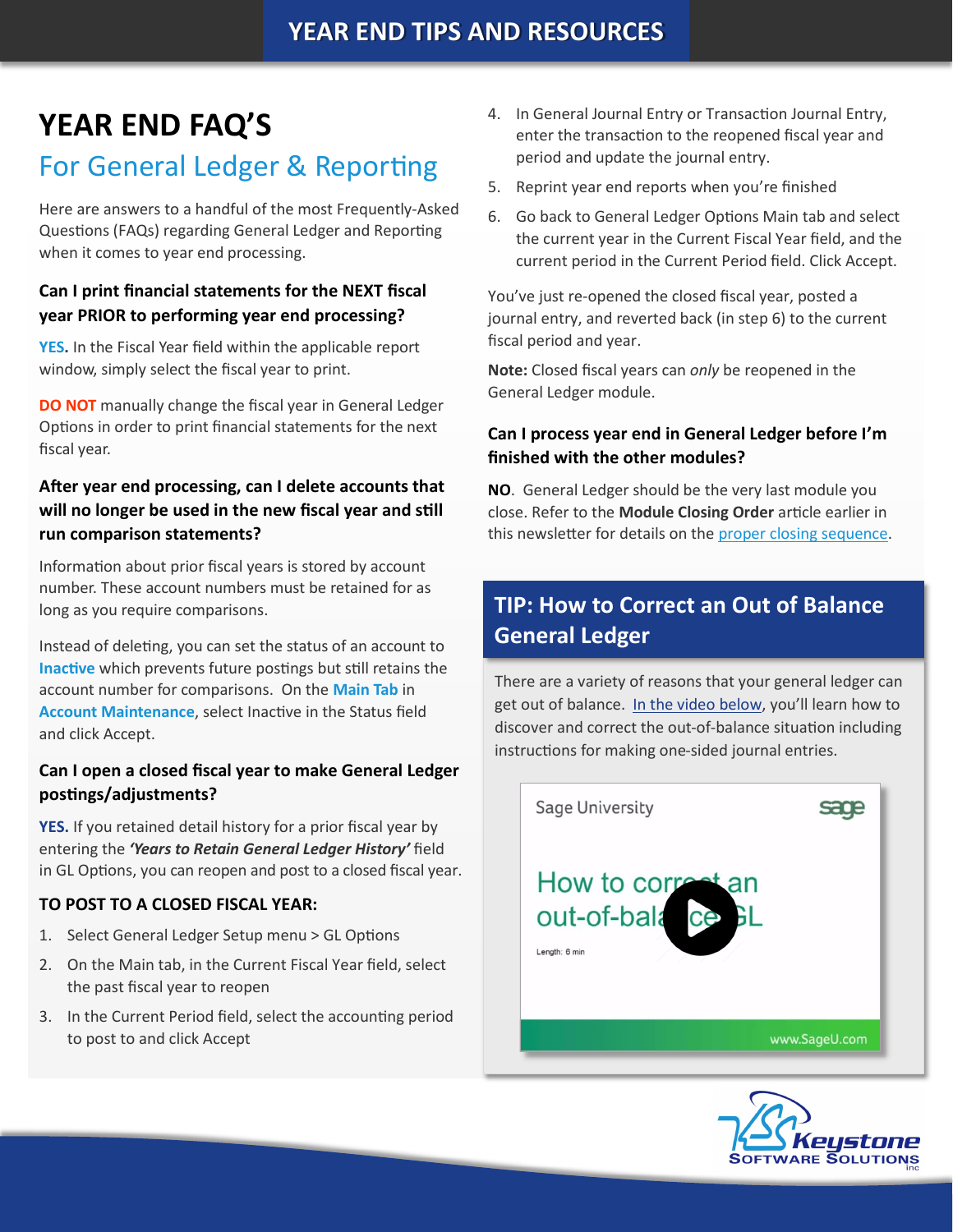# **AFFORDABLE CARE ACT (ACA) REPORTING & PROCESSING**

#### Welcome to the **Sage ACA Center!**

Sage has put together an **ACA Resource Center** to help you understand the provisions as well as track and report the necessary data in Sage 100 in order to remain in compliance. Here are some popular ACA resources to consider reviewing.

#### **HOW TO SET UP ACA TRACKING IN SAGE 100**

Step-by-step instructions for setting up Sage 100 for ACA tracking and reporting.

[Review Setup Procedure](https://support.na.sage.com/selfservice/viewdocument.do?noCount=true&externalId=62495&sliceId=1&dialogID=84243&cmd=displayKC&docType=kc&noCount=true&stateId=84244&isLoadPublishedVer=&docTypeID=DT_Article&ViewedDocsListHelper=com.kanisa.apps.common.BaseView) / [Watch the Video](https://youtu.be/G0Ei6vAKUgA)

#### **HOW DO I GENERATE THE REQUIRED FORMS?**

Instructions for generating and printing required ACA forms in Sage 100 including 1094 and 1095.

[How to Generate ACA Forms](https://support.na.sage.com/selfservice/viewdocument.do?noCount=true&externalId=71048&sliceId=1&dialogID=84243&cmd=displayKC&docType=kc&noCount=true&stateId=84244&isLoadPublishedVer=&docTypeID=DT_Article&ViewedDocsListHelper=com.kanisa.apps.common.) / [Watch the Video](https://youtu.be/ziVCJIjo5iY)

#### **HOW TO REPORT EMPLOYER-SPONSORED HEALTHCARE COVERAGE ON THE W2 USING SAGE 100**

Setting up Sage 100 Payroll to track and report the cost of coverage under an employer-sponsored group health plan.

[Review Instructions](https://support.na.sage.com/selfservice/viewdocument.do?noCount=true&externalId=19289&sliceId=1&cmd=&ViewedDocsListHelper=com.kanisa.apps.common.BaseViewedDocsListHelperImpl)/ [Watch the Video](https://youtu.be/ybh-mS67rU4)

#### **Consult Your Accountant**

These resources and articles are designed to provide **general guidance** on using Sage 100 for ACA compliance.

Be sure to consult with your accountant or tax advisor for legal advice or guidance that's personalized to your company-specific requirements.

# **SAGE 100 YEAR END CENTER**

Sage has created a [Year End Center](https://sagecity.na.sage.com/support_communities/sage100_erp/sage100-yearend) that provides valuable resources to guide you through a smooth year end closing process in Sage 100 including:

- Year End Tips and Checklists
- Video Tutorials and How-to Articles
- Live Chat With Tech Support
- Tax Forms, Payroll, and Report Guidance

Take advantage of this free and valuable resource!

**[Visit Year End Center](https://www.sagecity.com/support_communities/sage100_erp/sage100-yearend)**

# **SAGE 100 SUPPORTED VERSIONS**

What versions of Sage 100 are currently supported? What is the "end of life" date for the version I'm running now? Those questions are answered in the table and notes below:

| <b>SAGE 100</b>       | 2021(7.0)         | 2020 (6.20)       | 2019 (6.10)       |  |  |
|-----------------------|-------------------|-------------------|-------------------|--|--|
| <b>(All Editions)</b> | Payroll 2.21      | Payroll 2.20      | Payroll 2.19      |  |  |
| <b>Release Date</b>   | <b>April 2021</b> | <b>March 2020</b> | <b>April 2019</b> |  |  |
| <b>End of Support</b> | Release Date of   | Release Date of   | Release Date of   |  |  |
| (Retirement)          | Version 2024      | Version 2023      | Version 2022      |  |  |

#### **Things to Note:**

Retired versions have limited to no phone support. Support for Sage 100 2018 (Version 6.0) ended in April 2021 (with the release of Sage 100 2021). Customers using Sage 100 2017 with **payroll** will need to upgrade to a supported version. Sage 100 Version 2017 & earlier will not support additional fields that are necessary to accurately calculate federal withholding taxes based on changes implemented in 2020.

**[VISIT ACA CENTER](https://www.sagecity.com/p/aca) [Get Full Details ...](https://support.na.sage.com/selfservice/viewContent.do?externalId=31477&sliceId=1)**

![](_page_4_Picture_31.jpeg)